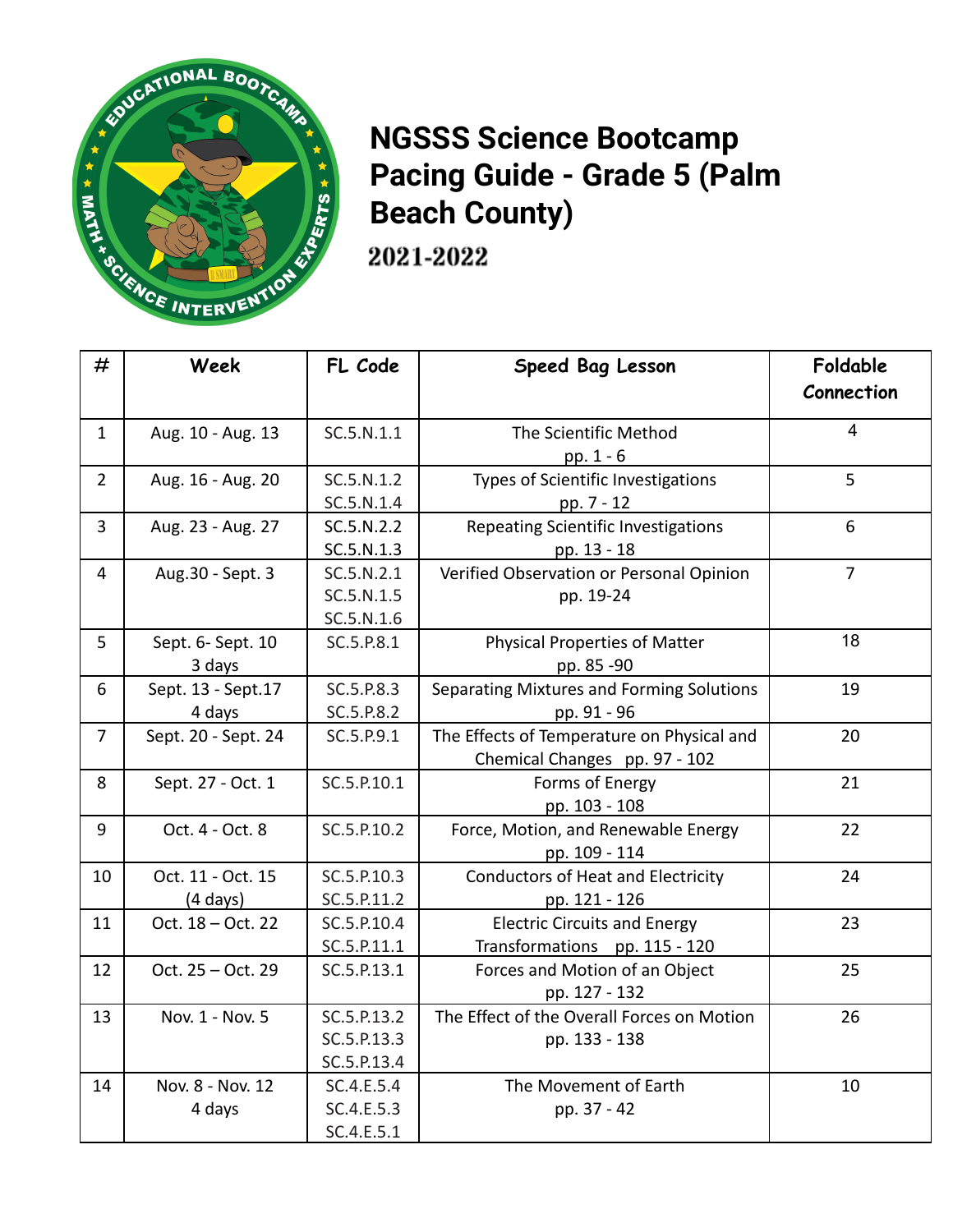| 15 | Nov. 15 - Nov. 19   | SC.4.E.5.2                                                                        | <b>Moon Phases</b>                                                                | 11    |
|----|---------------------|-----------------------------------------------------------------------------------|-----------------------------------------------------------------------------------|-------|
|    |                     |                                                                                   | pp. 43 - 48                                                                       |       |
|    | Nov. 22 - Nov. 26   |                                                                                   | <b>Thanksgiving Holiday</b>                                                       |       |
| 16 | Nov. 29 - Dec. 3    | SC.5.E.5.1                                                                        | The Sun: A Star in the Milky Way Galaxy                                           | 8     |
|    |                     |                                                                                   | pp. 25 - 30                                                                       |       |
| 17 | Dec. 6 - Dec. 10    | SC.5.E.5.2                                                                        | Our Solar System                                                                  | 9     |
|    |                     | SC.5.E.5.3                                                                        | pp. 31 - 36                                                                       |       |
| 18 | Dec. 13 - Dec. 17   | SC.4.E.6.1                                                                        | <b>Rocks and Minerals</b>                                                         | 12    |
|    |                     | SC.4.E.6.2                                                                        | pp. 49 - 54                                                                       |       |
| 19 | Jan. 3 - Jan. 7     | SC.4.E.6.4                                                                        | Weathering and Erosion                                                            | 14    |
|    | 3 days              |                                                                                   | pp. 61 - 66                                                                       |       |
| 20 | Jan. 10 - Jan.14    | SC.4.E.6.3                                                                        | Renewable and Nonrenewable Resources                                              | 13    |
|    |                     | SC.4.E.6.6                                                                        | pp. 55 - 60                                                                       |       |
| 21 | Jan. 17 - Jan. 21   | SC.5.E.7.1                                                                        | The Water Cycle                                                                   | 15    |
|    | 4 days              | SC.5.E.7.2                                                                        | pp. 67 - 72                                                                       |       |
| 22 | Jan. 24 - Jan. 28   | SC.5.E.7.3                                                                        | <b>Factors Influencing Weather</b>                                                | 16    |
|    |                     | SC.5.E.7.4                                                                        | pp. 73 -78                                                                        |       |
| 23 | Jan. 31- Feb. 4     | SC.5.E.7.5                                                                        | Weather in Environments and Climate                                               | 17    |
|    |                     | SC.5.E.7.6                                                                        | Zones pp. 79 - 84                                                                 |       |
| 24 | Feb. 7 - Feb. 11    | SC.5.L.14.1                                                                       | The Organs of the Human Body                                                      | 28/29 |
|    |                     |                                                                                   | pp. 145 - 150                                                                     |       |
| 25 | Feb. 14 - Feb. 18   | SC.5.L.14.2                                                                       | <b>Comparing Physical Structures of Plants</b>                                    | 30    |
|    |                     |                                                                                   | and Animals                                                                       |       |
|    |                     |                                                                                   | pp. 151 - 156                                                                     |       |
| 26 | Feb. 21 - Feb. 25   | SC.3.L.14.1                                                                       | Plant Organs and Response to Stimuli                                              | 27    |
|    | (4 days)            | SC.3.L.17.2                                                                       | pp. 139 - 144                                                                     |       |
|    |                     | SC.3.L.14.2                                                                       |                                                                                   |       |
| 27 | Feb. 28 - March 4   | SC.5.L.15.1                                                                       | Environmental Changes vs.                                                         | 35    |
|    |                     |                                                                                   | <b>Population Size</b>                                                            |       |
|    |                     |                                                                                   | pp. 181 - 186                                                                     | 33    |
| 28 | March 7 - March 11  | SC.5.L.17.1                                                                       | <b>Adaptations of Organisms</b>                                                   |       |
|    |                     |                                                                                   | pp. 169 - 174                                                                     |       |
|    |                     |                                                                                   | March 14 - March 18<br><b>Spring Break</b>                                        |       |
| 29 | March 21 - March    | SC.5.L.17.1                                                                       | Adapting to the Environment                                                       | 34    |
|    | 25                  |                                                                                   | pp. 175 - 180                                                                     |       |
|    | 4 days              |                                                                                   |                                                                                   |       |
| 30 | March 28 - April 1  | SC.3.L.15.1                                                                       | <b>Classification of Plants</b>                                                   | 31    |
|    |                     |                                                                                   | pp. 181-186                                                                       |       |
|    | April 4 - April 8   | SC.4.L.17.3                                                                       | The Flow of Energy in a Food Chain                                                | 36    |
|    |                     |                                                                                   | pp. 187 - 192                                                                     |       |
| 31 | April 11 - April 15 |                                                                                   | <b>Review Week</b>                                                                |       |
|    | 4 days              | Vocabulary Fitness, Relay Race, Bench Press, and journal entries on all standards |                                                                                   |       |
| 32 | April 18 - April 22 | <b>Review Week</b>                                                                |                                                                                   |       |
|    |                     |                                                                                   | Vocabulary Fitness, Relay Race, Bench Press, and journal entries on all standards |       |